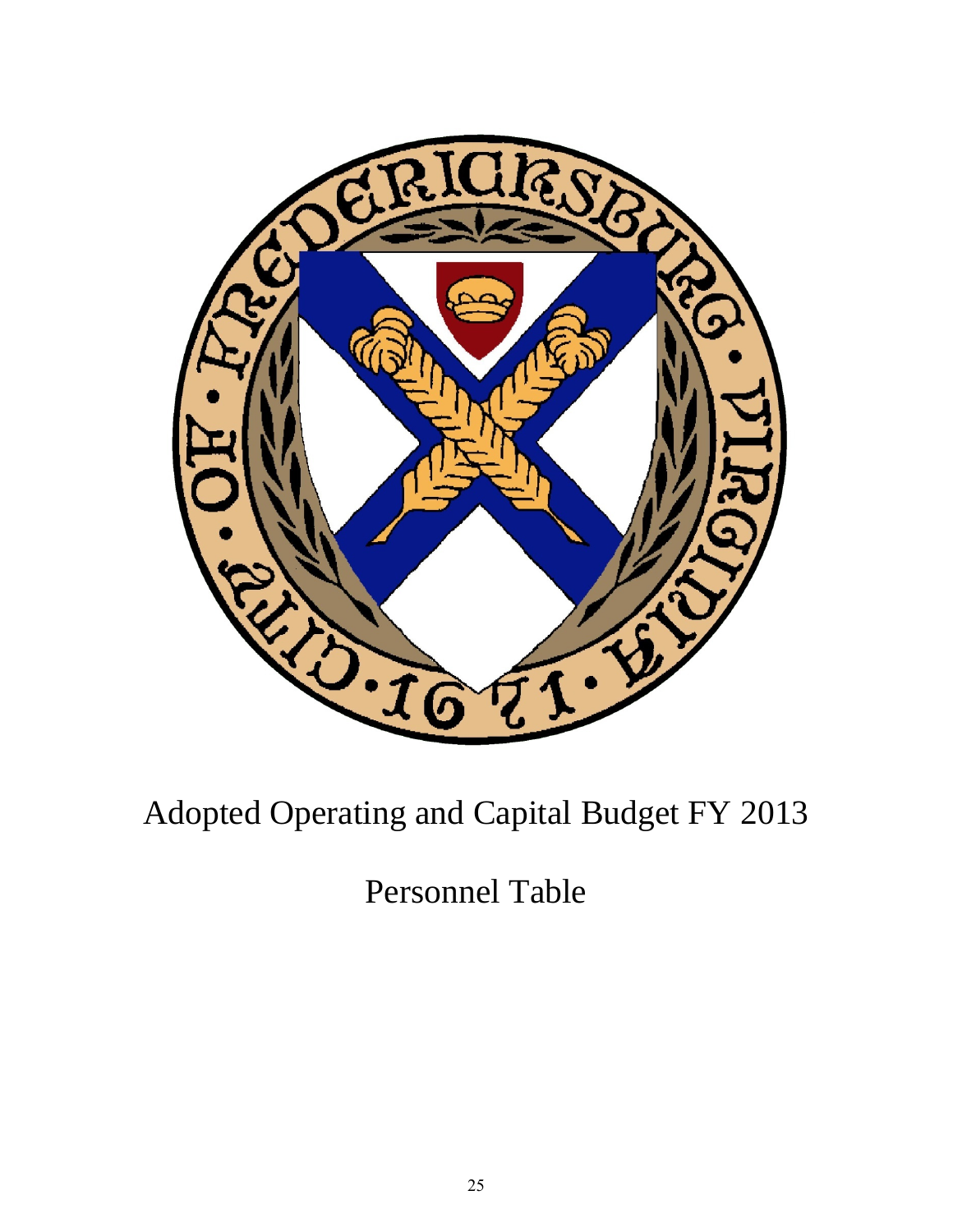## **ADOPTED OPERATING AND CAPITAL BUDGET FISCAL YEAR 2013 PERSONNEL TABLE FUNDED FULL-TIME POSITIONS**

| Fund &                | <b>FY 2008</b> | <b>FY 2009</b> | <b>FY 2010</b> | FY 2011        | <b>FY 2012</b> | FY 2013        |
|-----------------------|----------------|----------------|----------------|----------------|----------------|----------------|
| Program               | <b>Amended</b> | Amended        | <b>Adopted</b> | Amended        | <b>Adopted</b> | <b>Adopted</b> |
| <b>General Fund</b>   |                |                |                |                |                |                |
| Clerk of Council      | $\mathbf{1}$   | $\mathbf{1}$   | $\mathbf{1}$   | $\mathbf{1}$   | $\mathbf{1}$   | $\mathbf{1}$   |
| City Manager's        | 6              | 5              | $\overline{4}$ | 3              | $\overline{4}$ | $\overline{4}$ |
| Office                |                |                |                |                |                |                |
| <b>Legal Services</b> | $\overline{2}$ | $\overline{2}$ | $\overline{2}$ | $\mathbf{1}$   | $\overline{2}$ | $\mathbf{2}$   |
| Human                 | $\overline{3}$ | $\overline{3}$ | $\overline{3}$ | 3              | $\overline{3}$ | $\overline{3}$ |
| Resources             |                |                |                |                |                |                |
| Commissioner of       | 11             | 11             | 11             | 11             | 11             | 11             |
| the Revenue           |                |                |                |                |                |                |
| Treasurer             | 8              | $8\,$          | $\overline{7}$ | $\overline{7}$ | $8\,$          | 8              |
| <b>Fiscal Affairs</b> | $\overline{7}$ | $\overline{7}$ | $\overline{7}$ | $\overline{7}$ | $\overline{7}$ | $\overline{7}$ |
| Information           | $\overline{3}$ | $\overline{3}$ | $\overline{3}$ | $\overline{5}$ | 6              | 6              |
| <b>Systems</b>        |                |                |                |                |                |                |
| Registrar             | $\overline{2}$ | $\mathbf{2}$   | $\mathbf{1}$   | $\mathbf{1}$   | $\mathbf{1}$   | $\mathbf{1}$   |
| Safety & Risk         | $\overline{a}$ |                | $\overline{a}$ | $\mathbf{1}$   | $\mathbf{1}$   | $\mathbf{1}$   |
| Management            |                |                |                |                |                |                |
| Circuit Court         | 5              | $\mathbf{1}$   | $\mathbf{1}$   | $\mathbf{1}$   | $\mathbf{1}$   | $\mathbf{1}$   |
| Clerk of the          | $\overline{9}$ | 8              | 8              | 9              | 9              | 9              |
| Circuit Court         |                |                |                |                |                |                |
| Sheriff               | 16             | 16             | 16             | 16             | 16             | 16             |
| Commonwealth's        | 12             | 12             | 12             | 12             | 12             | 12             |
| Attorney              |                |                |                |                |                |                |
| Police                | 82             | 81             | 83             | 79             | 80             | 79             |
| Fire                  | 46             | 46             | 45             | 44             | 44             | 44             |
| Fire - EMS            | 10             | $8\,$          | 8              | 8              | 8              | 8              |
| Building &            | 12             | 12             | 12             | 10             | 10             | 10             |
| Development           |                |                |                |                |                |                |
| Services              |                |                |                |                |                |                |
| <b>Animal Control</b> | 1              | $\mathbf{1}$   | 1              | $\mathbf{1}$   | $\mathbf{1}$   | $\mathbf{1}$   |
| E911                  | 12             | 12             | 12             | 12             | 14             | 16             |
| Communications        |                |                |                |                |                |                |
| PW Engin. &           | $\overline{7}$ | $\overline{7}$ | $\overline{7}$ | $\overline{7}$ | $\overline{7}$ | $\overline{7}$ |
| Admin.                |                |                |                |                |                |                |
| PW Street             | 14             | 13             | 12             | 12             | 12             | 13             |
| Maintenance           |                |                |                |                |                |                |
| PW Drainage           | 6              | 6              | $\overline{4}$ | $\overline{4}$ | $\overline{4}$ | $\overline{4}$ |
| PW Traffic            | $\overline{3}$ | $\overline{2}$ | $\overline{2}$ | $\overline{2}$ | $\overline{4}$ | $\overline{4}$ |
| PW Shop and           | 14             | 14             | 14             | 14             | 13             | 13             |
| Garage                |                |                |                |                |                |                |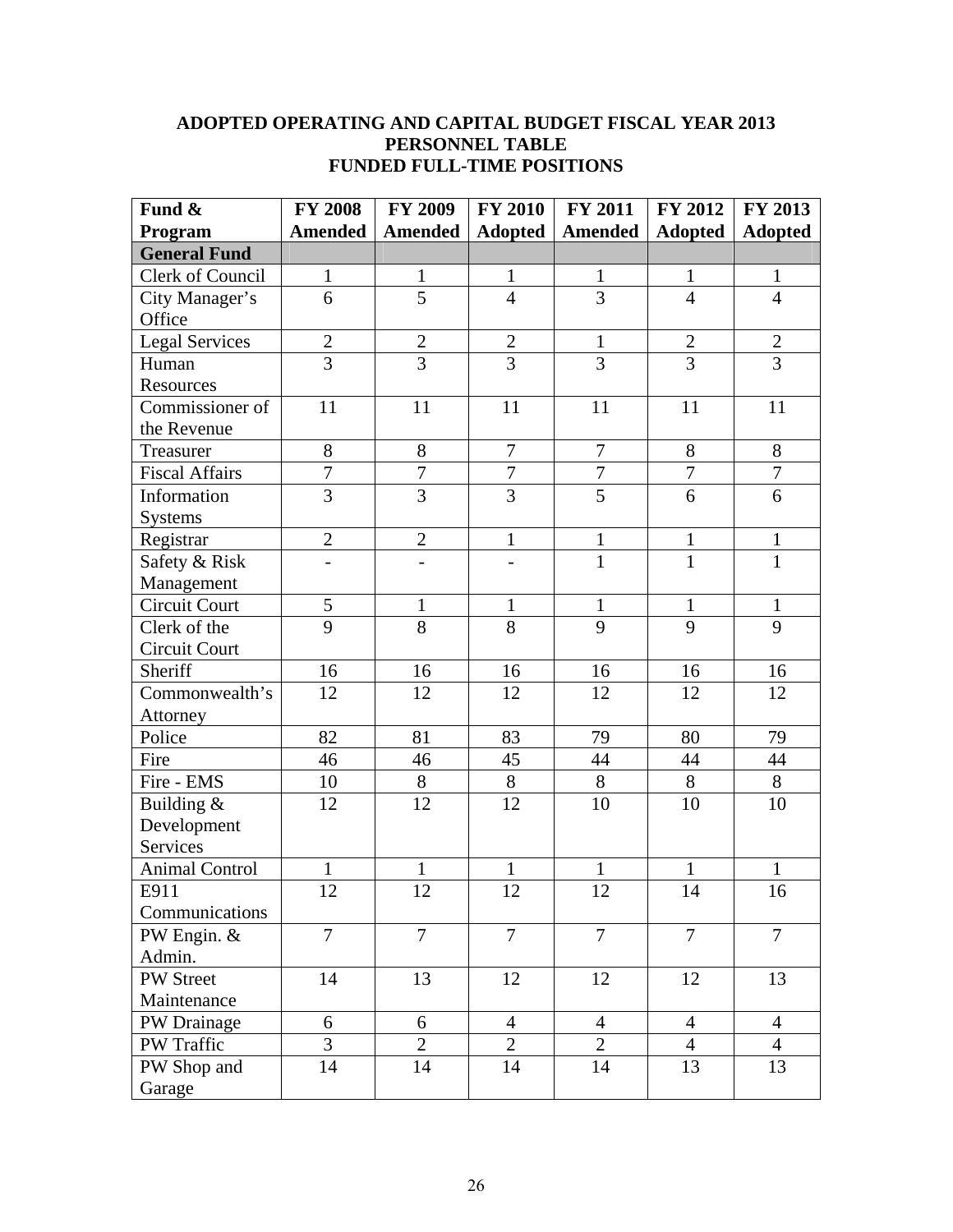| Fund &                   | <b>FY 2008</b> | <b>FY 2009</b> | <b>FY 2010</b>           | <b>FY 2011</b>          | <b>FY 2012</b>          | FY 2013        |
|--------------------------|----------------|----------------|--------------------------|-------------------------|-------------------------|----------------|
| Program                  | <b>Amended</b> | <b>Amended</b> | <b>Adopted</b>           | <b>Amended</b>          | <b>Adopted</b>          | <b>Adopted</b> |
| <b>PW</b> Graphics       | 1              | $\mathbf{1}$   | 1                        | 1                       | 1                       | 1              |
| <b>PW Street</b>         | 14             | 14             | 12                       | 12                      | 12                      | 12             |
| Sanitation               |                |                |                          |                         |                         |                |
| PW Refuse                | 11             | 11             | 11                       | 11                      | 11                      | 11             |
| Collection               |                |                |                          |                         |                         |                |
| PW Recycling             | $\overline{2}$ | $\overline{2}$ | $\overline{2}$           | $\overline{2}$          | $\overline{2}$          | $\overline{2}$ |
| Collection               |                |                |                          |                         |                         |                |
| <b>Public Facilities</b> | 16             | 16             | 13                       | 13                      | 13                      | 13             |
| <b>Public Facilities</b> | 3              | 3              | 3                        | 3                       | $\overline{3}$          | 3              |
| $-Sp.$ Projects          |                |                |                          |                         |                         |                |
| Parks & Rec -            | $\overline{4}$ | $\overline{4}$ | $\overline{4}$           | $\overline{4}$          | $\overline{4}$          | $\overline{4}$ |
| Admin                    |                |                |                          |                         |                         |                |
| Parks & Rec -            | 5              | $\overline{4}$ | $\overline{4}$           | $\overline{4}$          | $\overline{4}$          | $\overline{4}$ |
| Supervision              |                |                |                          |                         |                         |                |
| Parks & Rec -            | 11             | 10             | 9                        | 9                       | 9                       | 9              |
| Maint.                   |                |                |                          |                         |                         |                |
| Planning                 | 5              | 5              | 5                        | 5                       | 5                       | 6              |
| Economic                 | $\overline{7}$ | $\overline{7}$ | $\overline{7}$           | 6                       | 6                       | 6              |
| Development &            |                |                |                          |                         |                         |                |
| Tourism                  |                |                |                          |                         |                         |                |
| <b>Total General</b>     | 371            | 358            | 347                      | 341                     | 349                     | 351            |
| <b>Fund</b>              |                |                |                          |                         |                         |                |
| <b>City Grants</b>       |                |                |                          |                         |                         |                |
| <b>Fund Positions</b>    |                |                |                          |                         |                         |                |
| Planning $-$             | 1              | $\mathbf{1}$   | 1                        | 1                       | 1                       | $\mathbf{1}$   |
| <b>CDBG</b>              |                |                |                          |                         |                         |                |
| Com.'s Atty. -           | $\mathbf{1}$   | $\mathbf{1}$   | $\mathbf{1}$             | $\mathbf{1}$            | $\mathbf{1}$            | $\mathbf{1}$   |
| <b>Victim Witness</b>    |                |                |                          |                         |                         |                |
| Com.'s Atty. -           | $\mathbf{1}$   | $\mathbf{1}$   | $\mathbf{1}$             | $\mathbf{1}$            | $\mathbf{1}$            | $\mathbf 1$    |
| Paralegal                |                |                |                          |                         |                         |                |
| Police Detective         | 1              | 1              |                          |                         |                         |                |
| (Domestic                |                |                |                          |                         |                         |                |
| Violence)                |                |                |                          |                         |                         |                |
| Police Officer           | 1              | 1              | 1                        | 1                       |                         |                |
| (Com. Police -           |                |                |                          |                         |                         |                |
| Old)                     |                |                |                          |                         |                         |                |
| Police Officer           |                |                | $\overline{\phantom{0}}$ |                         | 1                       | $\mathbf{1}$   |
| $(COPS - New)$           |                |                |                          |                         |                         |                |
| Police Officer -         |                |                |                          |                         |                         | $\mathbf{1}$   |
| <b>JAG AFIS Grant</b>    |                |                |                          |                         |                         |                |
| <b>Total City</b>        | 6              | 6              | $\overline{\mathbf{4}}$  | $\overline{\mathbf{4}}$ | $\overline{\mathbf{4}}$ | 5              |
| <b>Grants Fund</b>       |                |                |                          |                         |                         |                |
|                          |                |                |                          |                         |                         |                |